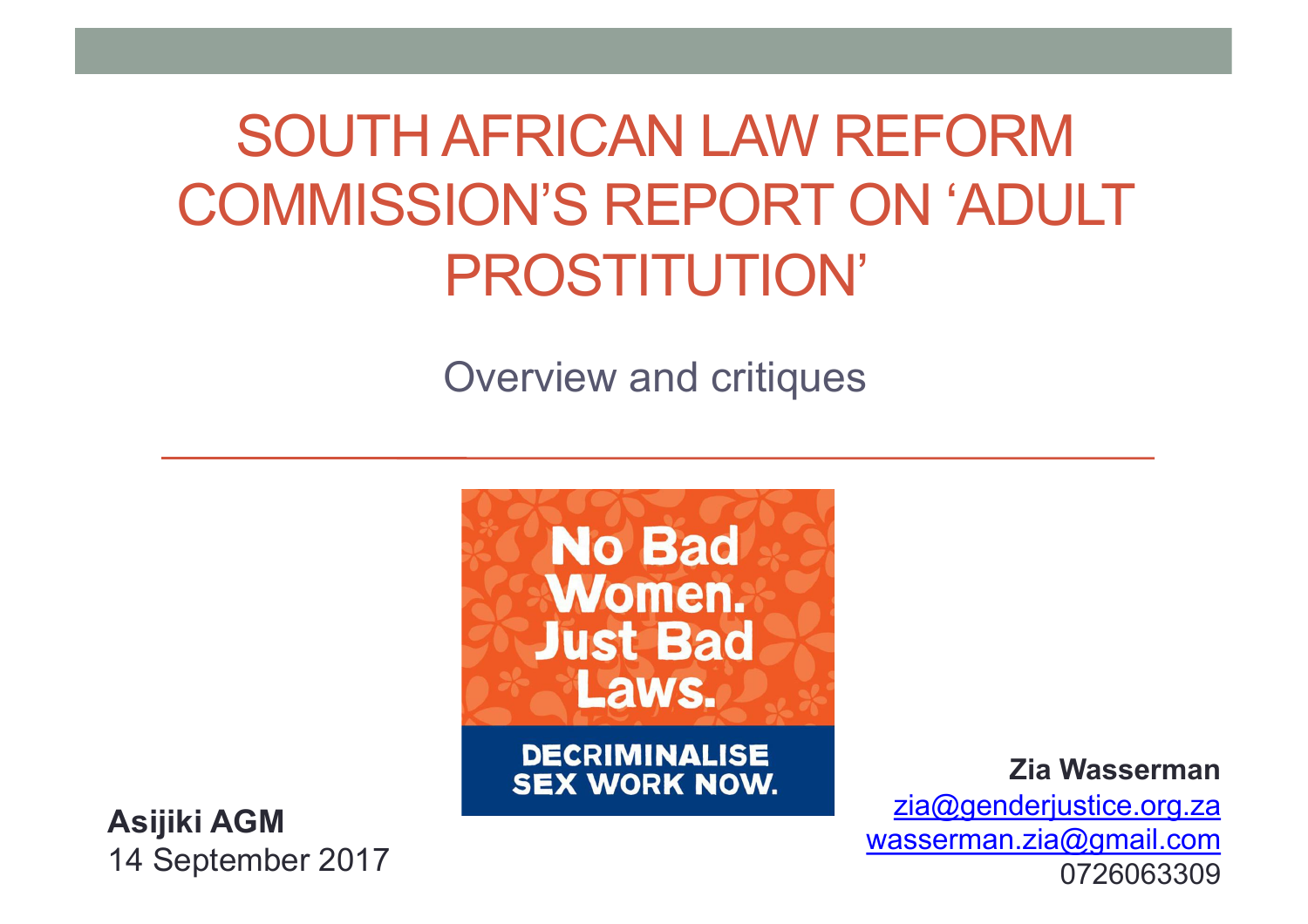## Current Legal Framework

Sex work is currently criminalised in terms of:

- Sexual Offences Act 23 of 1957 ('Sexual Offences Act')
- Criminal Law (Sexual Offences and Related Matters) Amendment Act 32 of 2007 ('Sexual Offences Amendment Act'),
- Various provisions in the Criminal Procedure Act 51 of 1977
- Various municipal by-laws

Section 11 of the Sexual Offences Amendment Act criminalises the *purchase* of sex

Section 20(1)(aA) of the Sexual Offences Act criminalises the *selling* of sex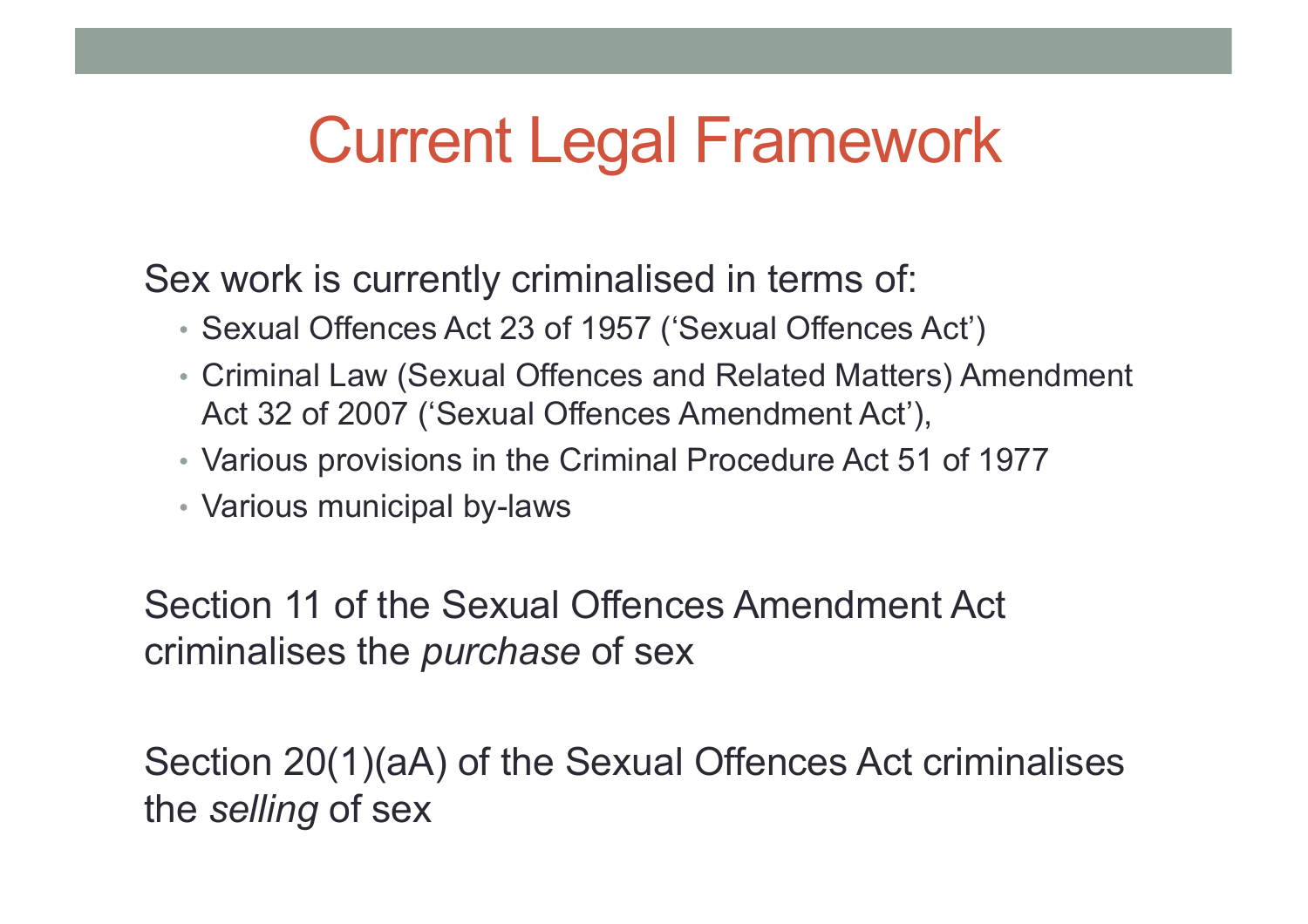### Law Reform Process

#### **1997**

Investigation into adult prostitution had as its starting point the investigation originally entitled '**Sexual Offences By and Against Children'.**

SALRC expands the scope of the investigation to include sexual crimes against *adults* and the investigation was renamed **'Sexual Offences**'.

#### **1999**

 $1<sup>st</sup>$  Discussion Paper = substantive law relating to sexual offences; contained a draft Sexual Offences Bill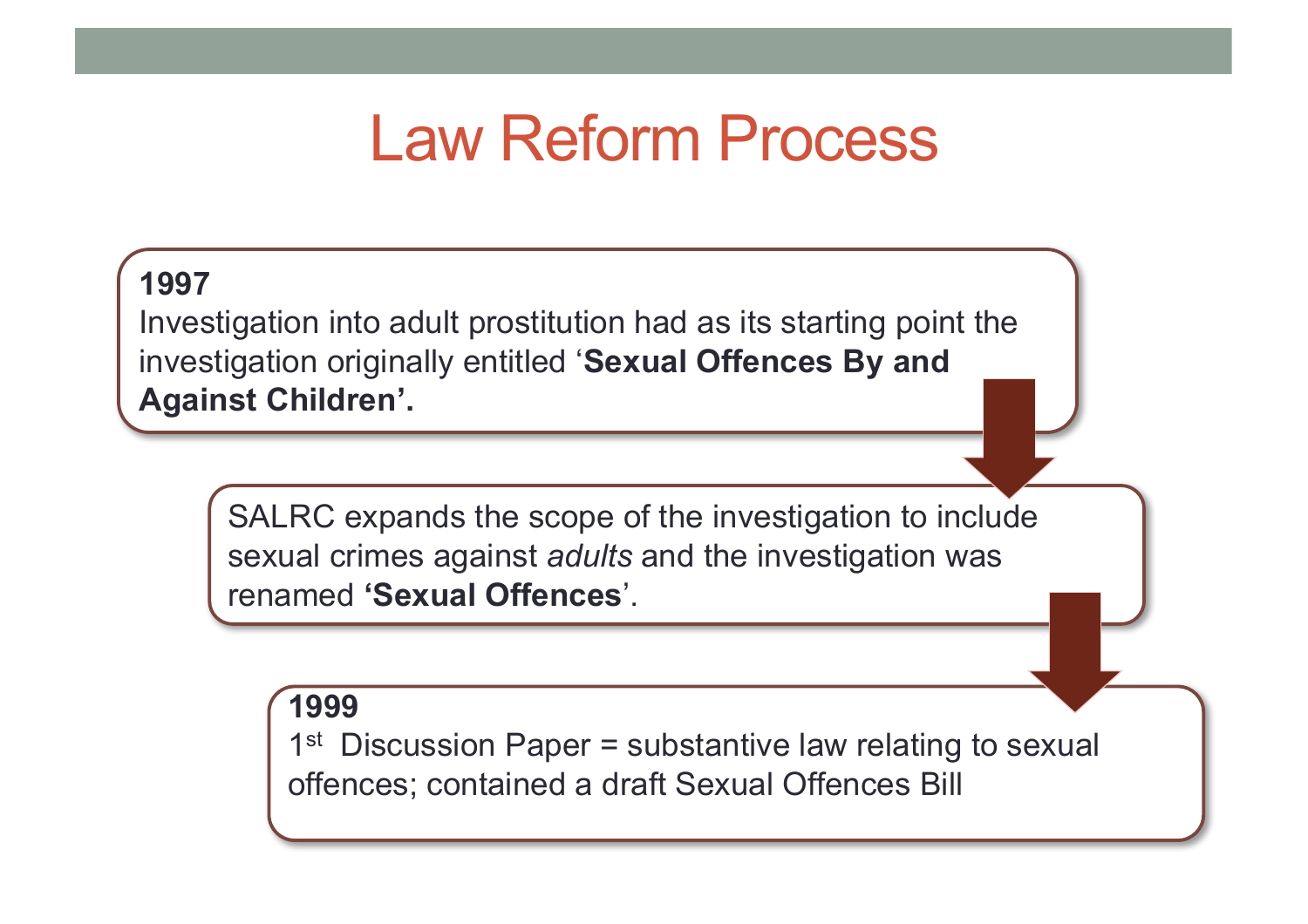### Law Reform Process

#### **2001**

2<sup>nd</sup> Discussion Paper = sexual offences: process and procedures

#### **2002**

Report on Sexual Offences is published, together with a consolidated draft Sexual Offences Bill

#### **2002**

'Adult Prostitution' Issue Paper released

#### **2009**

3rd Discussion Paper = **Adult Prostitution** SALRC begins preparing official report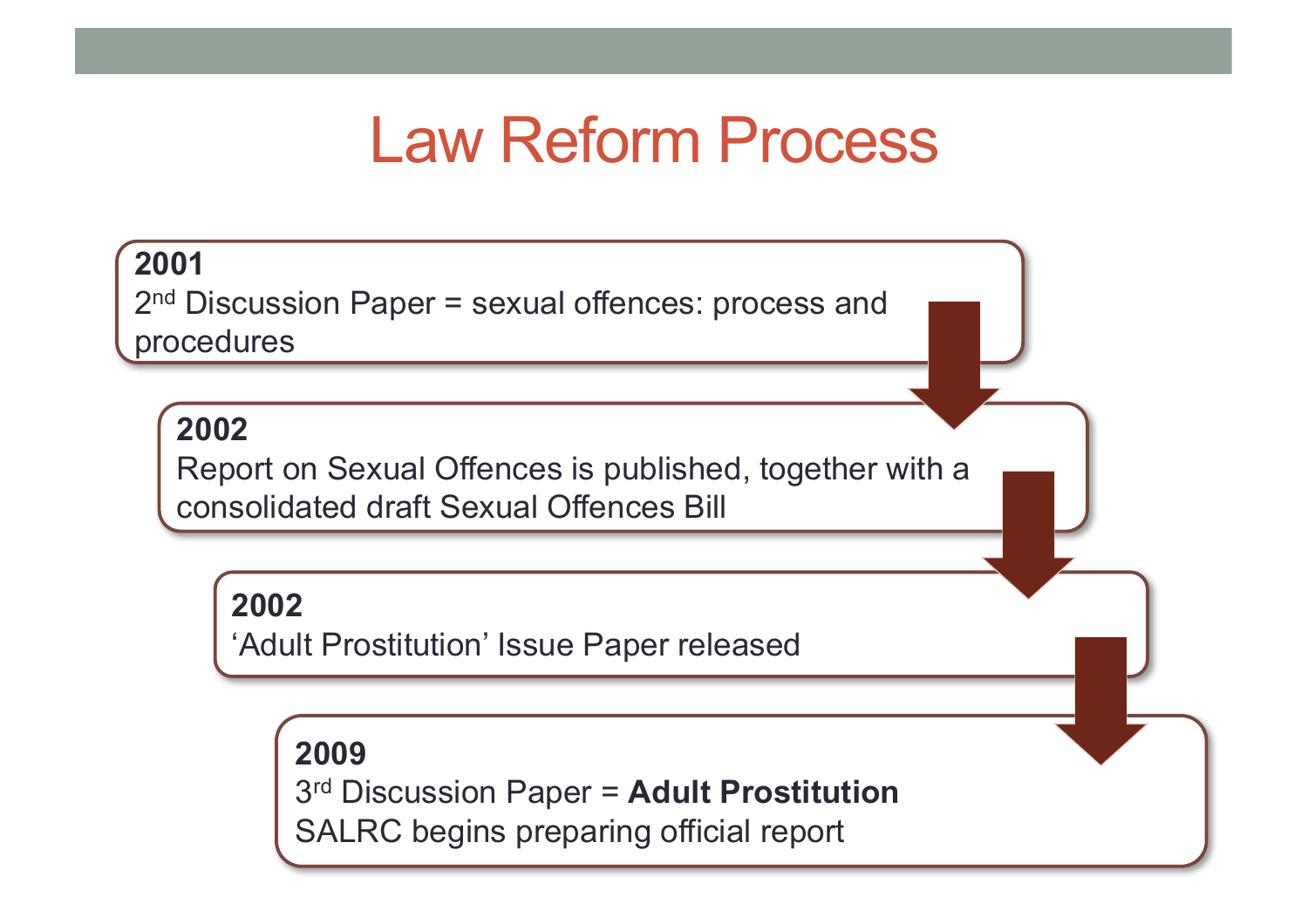### Law Reform Process

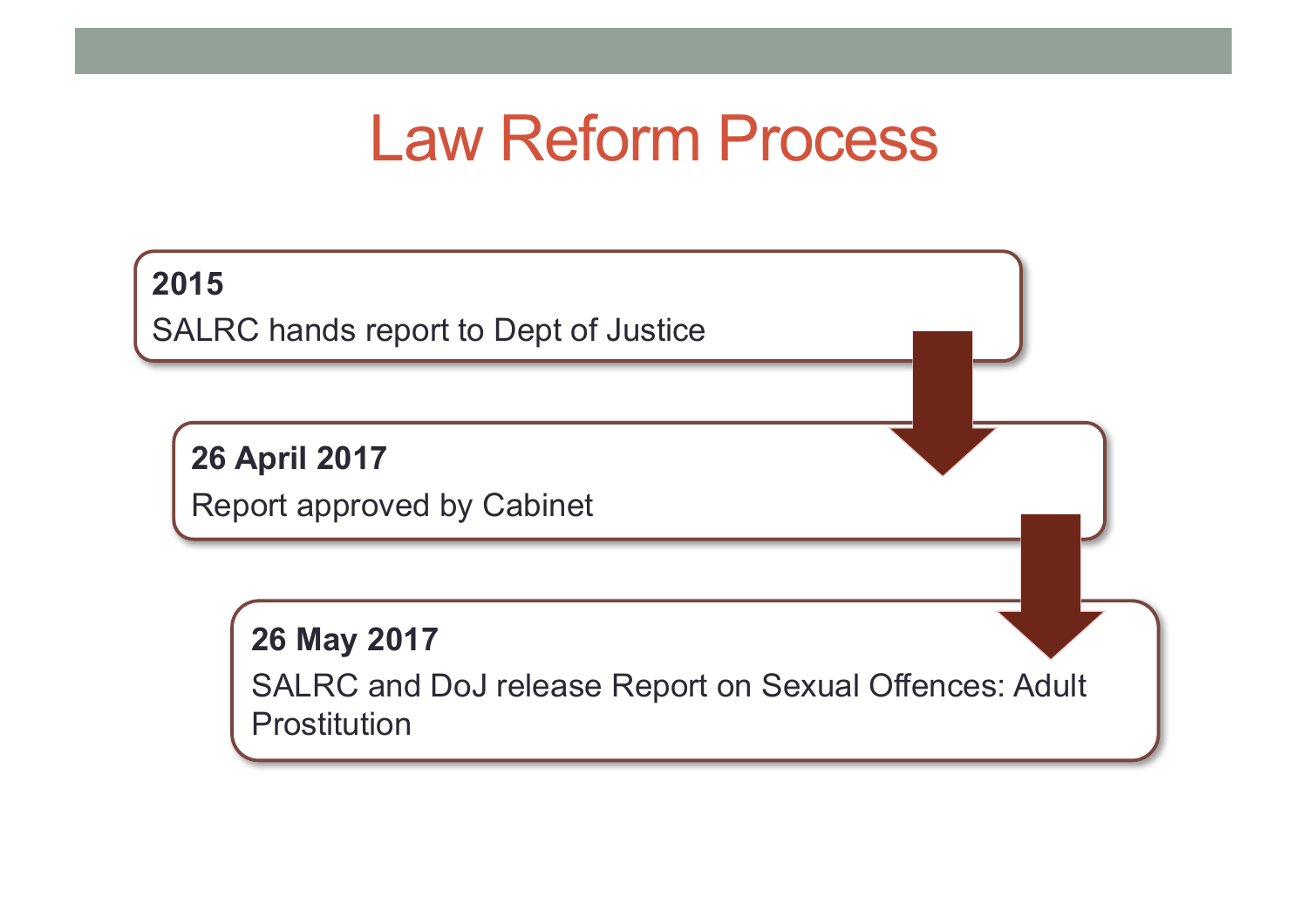#### What does the final SALRC report say?

"The Commission is of the view that **exploitation**, particularly of women in prostitution, seems **inherent** in prostitution and depends on the external factors of gender violence, inequality and poverty and is **not caused by the legislative framework** in which it finds itself."

"The Commission has concluded that changing the legislative framework could create an extremely **dangerous cultural shift** juxtaposed against the high numbers of sexual crimes already committed against women. Women would be considered even more expendable than at present."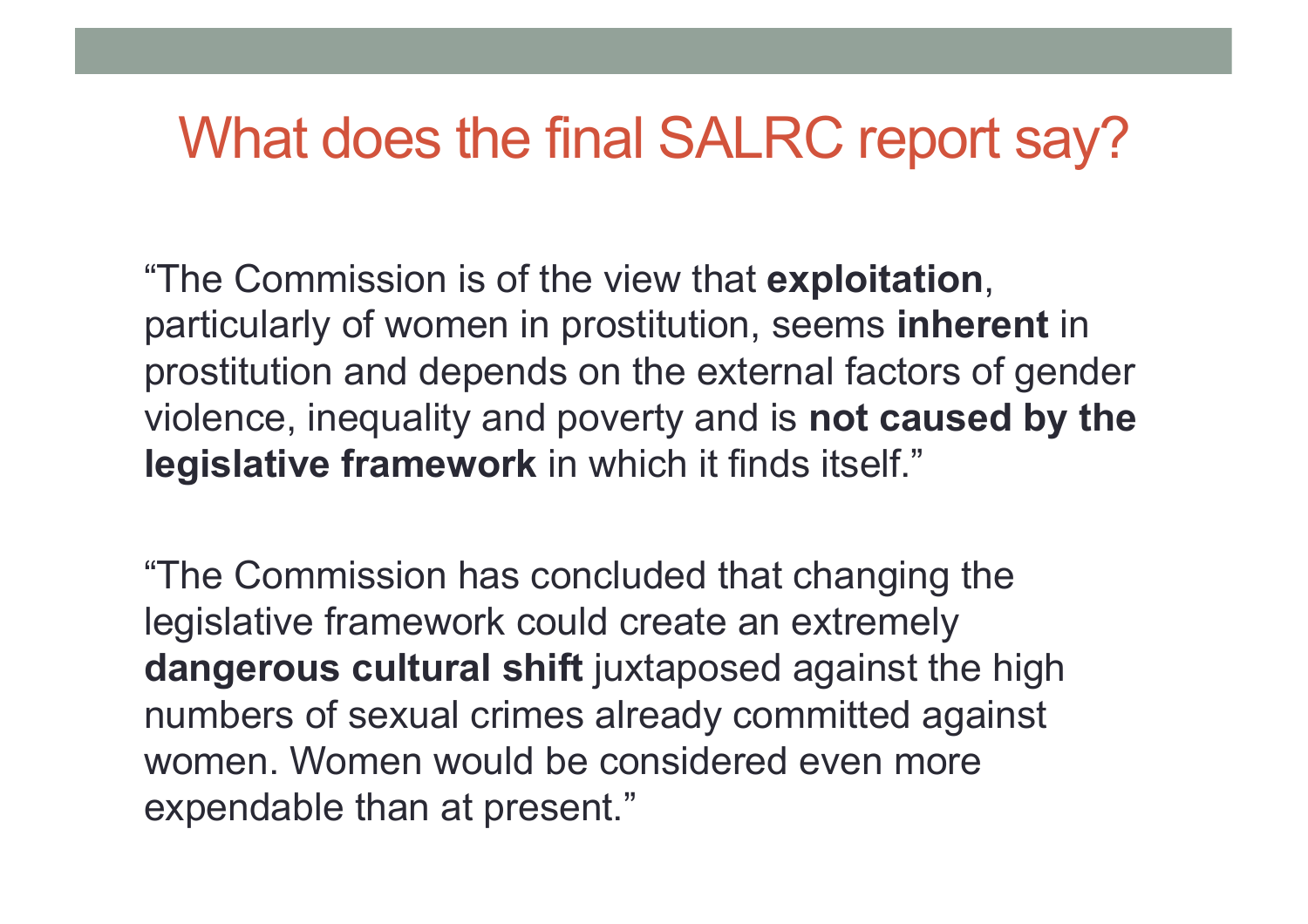## **SALRC Report Recommendations**

#### First option: **Full Criminalisation plus diversion**

- $\checkmark$  Both the sellers and buyers of sex are criminalised
- $\checkmark$  A prosecutor may divert a matter involving a person who is alleged to have committed a 'prostitution related offence' and may select an appropriate diversion option

#### Second option: **Partial Criminalisation**

 $\checkmark$  Remove criminal law from sex worker, but continue to criminalise the client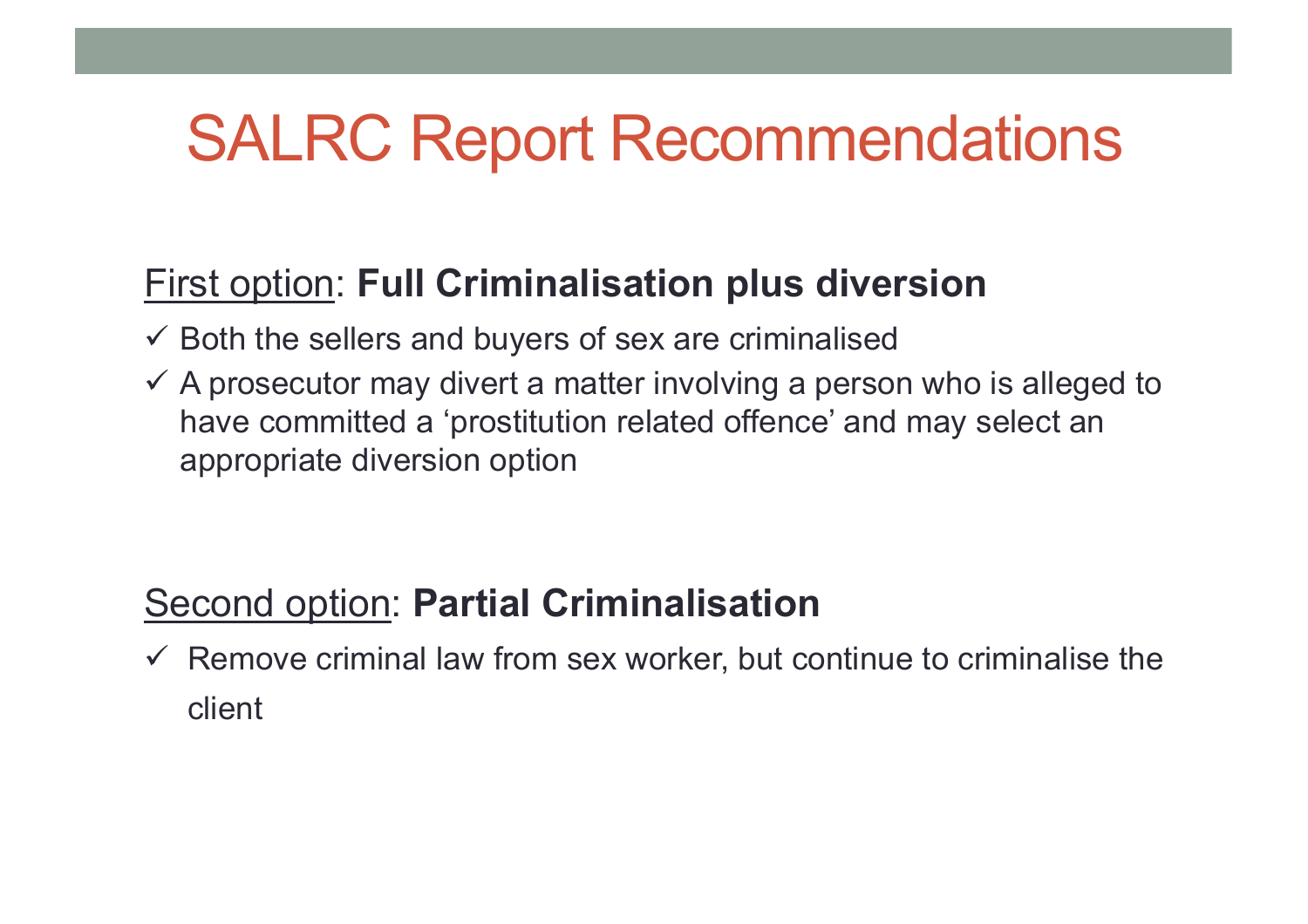#### 1. Inherent Bias

- The aim of law reform is clearly *abolitionism*:
	- Stated aim of the Report = "identify alternative policy and legislative responses that might regulate, **prevent, deter or reduce prostitutio**n."
	- ⎯ Similarly, respondents from the public are asked to state "how their preferred legislative option would affect the following issues: **reduce the demand for prostitution"**
- The pattern of argumentation in the Report is clearly biased in favour of the continued criminalisation of sex work.
	- Arguments that might support decriminalisation are held out as targets for rebuttal (arguments are made extremely briefly before rebuttals are offered
	- ⎯ Arguments that might support criminalisation, on the other hand, are often left unquestioned or simply repeated as fact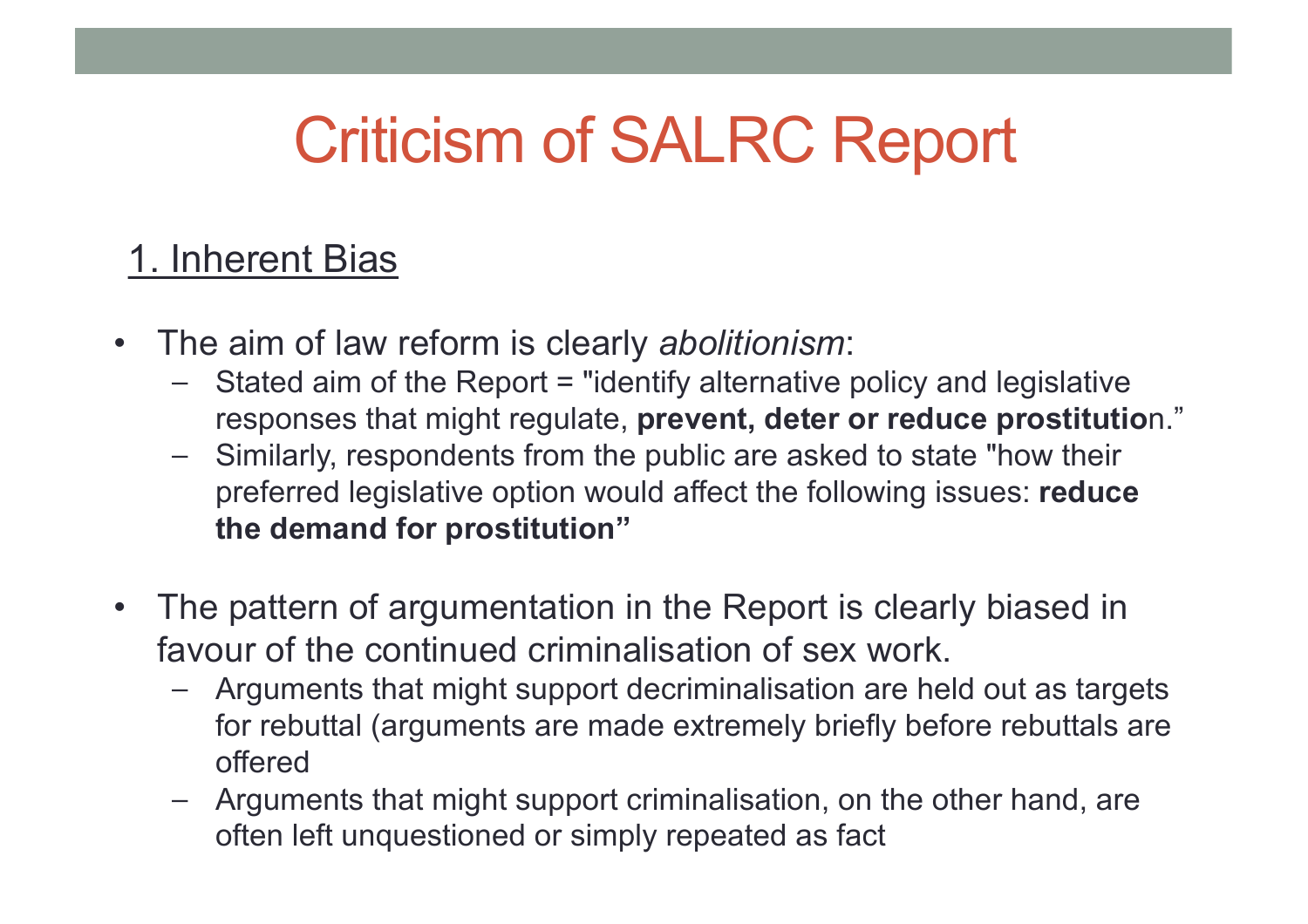#### 2. Illogical justification for continued criminalisation

- Criminalisation is 'best option' to reduce eliminate sex work, and thus the harms associated with it – YET no evidence to date
- Portrayal of decriminalisation as condonation of the abuse related to sex work
	- $\diamond$  It is not rather it is an acknowledgement that such abuses exist, and offers the most protection and recourse to sex workers who are perpetrated against.
- Report states that the harms suffered by sex workers can be separated from the legal dispensation
	- $\Diamond$  In reference to police brutality: "The chances of a change in the law addressing this abuse of power are negligible"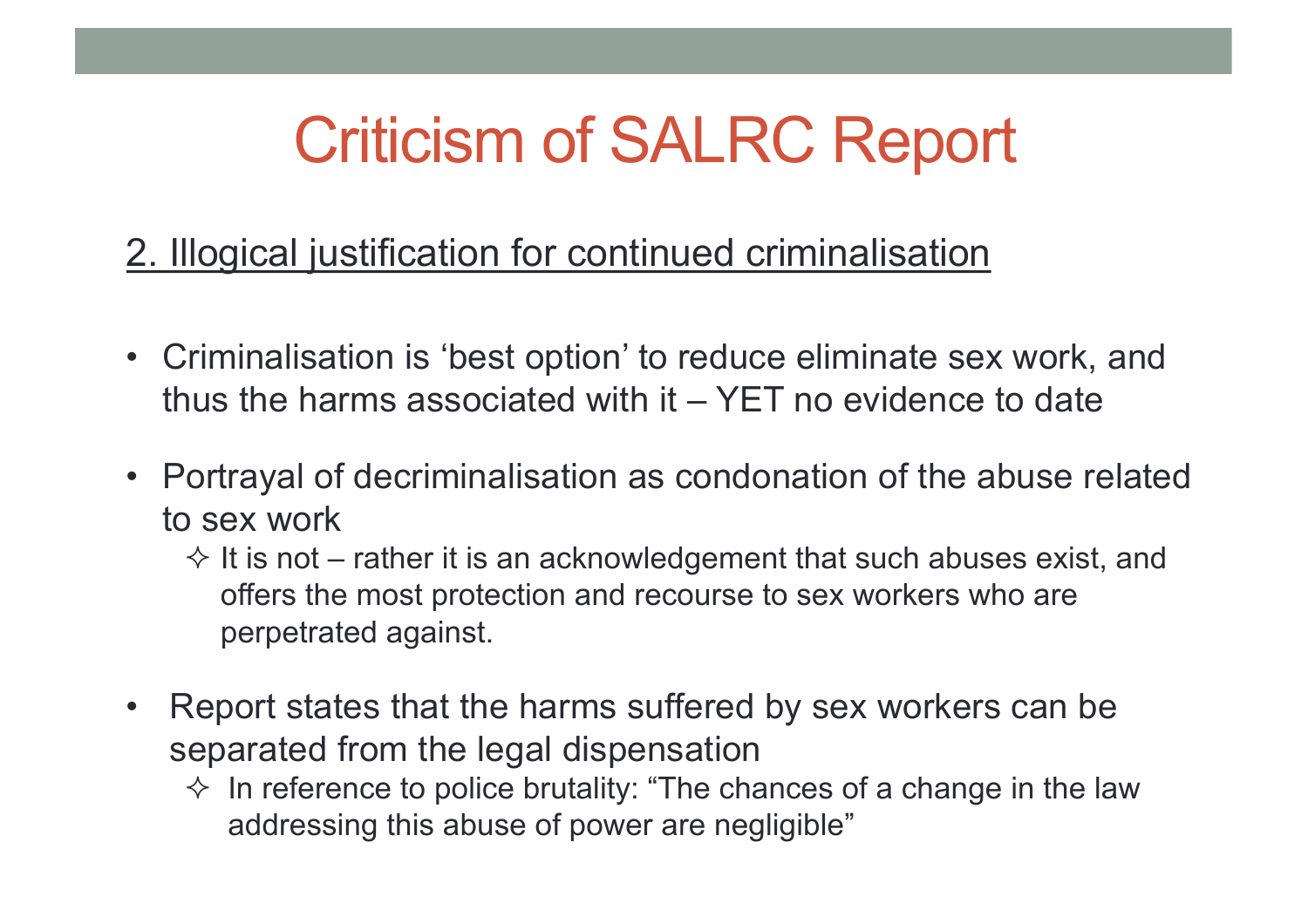3. Failure to provide perspective of sex workers

- The sex workers presumably interviewed in the Researchers' evidence-gathering efforts are barely cited in the final Report
- Aside from a few exceptions, the only people identified as sex workers who are cited or quoted in the Report were participants in the "Rocking Chair documentary"
	- $\Diamond$  This film was produced and directed by the Christian Broadcasting Network (CBN)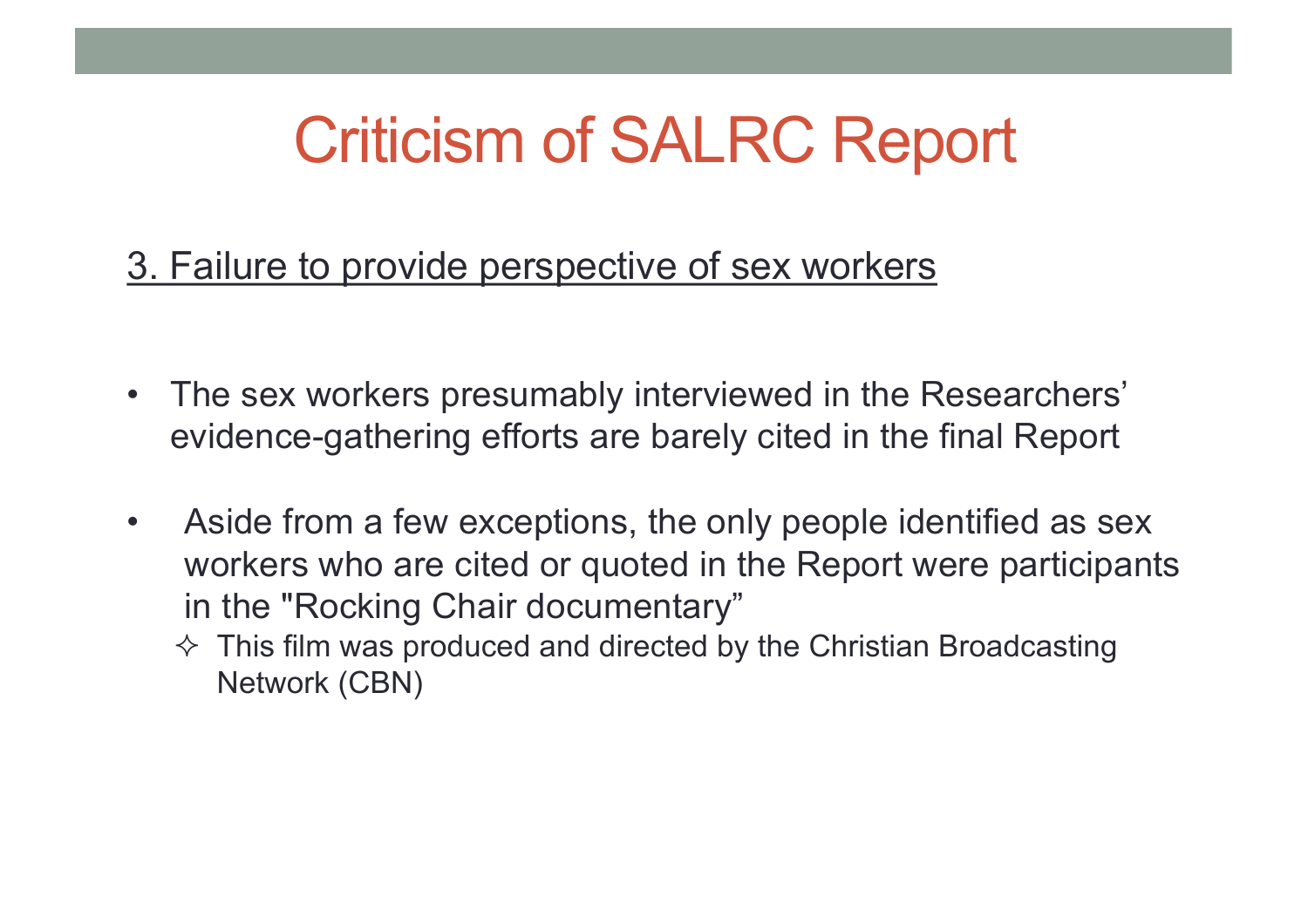- 4. Inadequate theorising of work and exploitation
- Authors of the Report use "exploitation" to describe forms of employment that a person enters into because they are poor/socially marginalised and so lack other options
	- $\Diamond$  Double standards for sex work (no proposal to criminalise other "exploitative" work)
- Report creates fissure between sex work as work and the need for decriminalisation, and sex work as exploitation and the need for criminalisation.
	- $\Diamond$  Some proponents of decrim consider sex work to be "inherently" exploitative" as defined – yet still see decrim as the means to reduce harm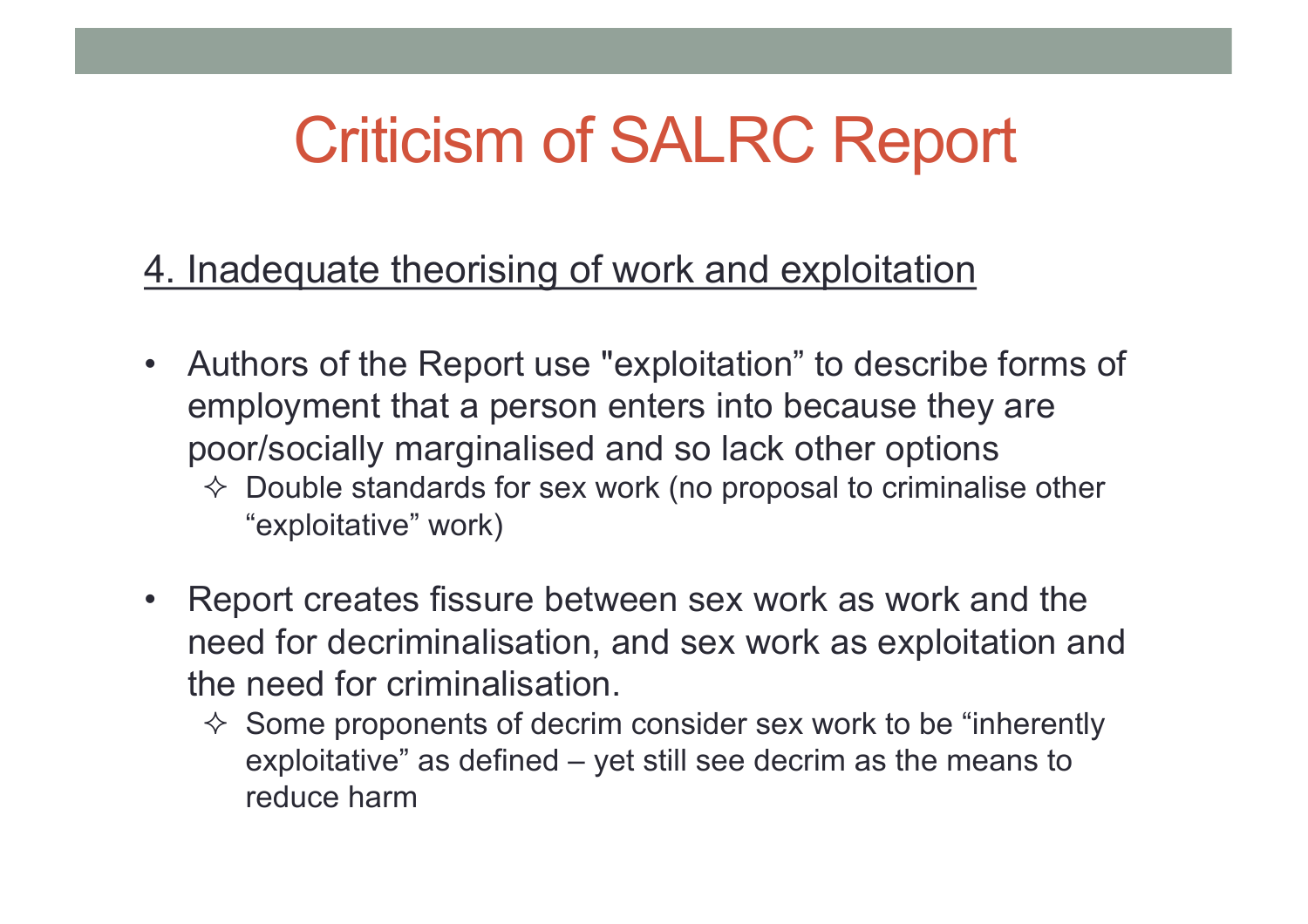- 5. Failure to reflect the research on HIV/AIDS
- Wealth of peer-reviewed, academically published research showing the far-reaching harms of criminalisation of sex work (e.g. Lancet Journal)
- Commission's conclusion:

"One of the most vocal lobby arguments in favour of non-criminalising adult prostitution stems from the need to curtail the spread of HIV and other STIs and to provide access to adequate health care. The argument is that non-criminalising prostitution would enhance the health and safety of women who sell sex by enhancing their access to health care and increasing their practice of safe sex. However, there is **scant evidence** to suggest that these ideals are achievable in reality."